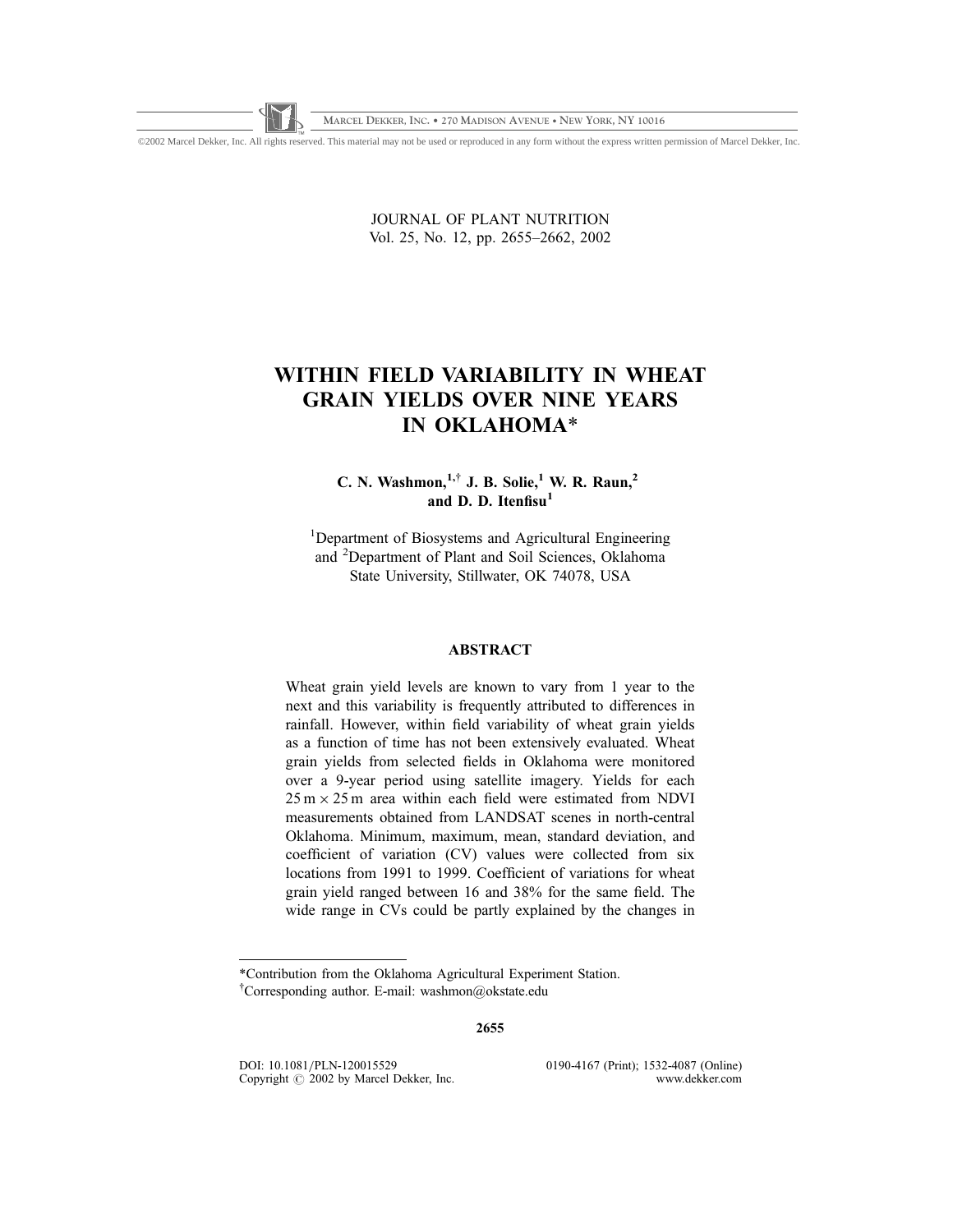©2002 Marcel Dekker, Inc. All rights reserved. This material may not be used or reproduced in any form without the express written permission of Marcel Dekker, Inc.

#### 2656 WASHMON ET AL.

average grain yield where CVs tended to be greater when mean yields were lower. Because CVs for the same field had such a wide range (from year to year), these results suggested that the expression of spatial variability was a function of the environment in which wheat was grown. Therefore, if within field CVs could be predicted (mid-season satellite images of variable growth using NDVI), the potential response to added nutrients may also be established, and in-season nutrient additions adjusted accordingly. Furthermore, knowledge of the CV midseason for a particular field could be equated to the response index which various researchers have used to determine topdress fertilizer needs.

### INTRODUCTION

In the past few years there has been an increasing demand for new technologies to assist farmers in making decisions for inputs and to manage variability within fields. Looking at historical data has been suggested to allow for increased accuracy in management decisions. Baier<sup>[1]</sup> stated that correct decisions are dependent on timely and accurate information. Crop yield maps are designed to represent the relationship between the crops and their environment. When looking at historical yield to create one of these models, there are many causes for error and that must be addressed.

Many different variables can be acquired and used to make input decisions. Larson<sup>[2]</sup> compared crop yields between soil types and found that managing spatially variable fields based on the variability of soil type increased net returns. What information do we need to make an appropriate decision? Bakhsh et al.<sup>[3]</sup> used a statistical approach to characterize the spatio-temporal variability within a field. They found that overall, yield variability was not stable spatially or temporally. Their objective was not to develop a yield model, but they hypothesized that one major cause of yield variation was interaction among soil water retention capacity, drainage, and rainfall patterns. Decisions to treat the variability within the field have to be made in-season to accurately account for these factors in that particular growing season. These results suggest that decisions based upon historical data are based on probability, rather than certainty and that to make deliberate management decisions, information must account for the environment within the current crop year of interest.

Gopalapillai and  $\text{Tian}^{[4]}$  conducted a study using aerial color infrared imagery to correlate crop reflectance with yield potential and to identify the spatial yield pattern within a field. This study only used images collected within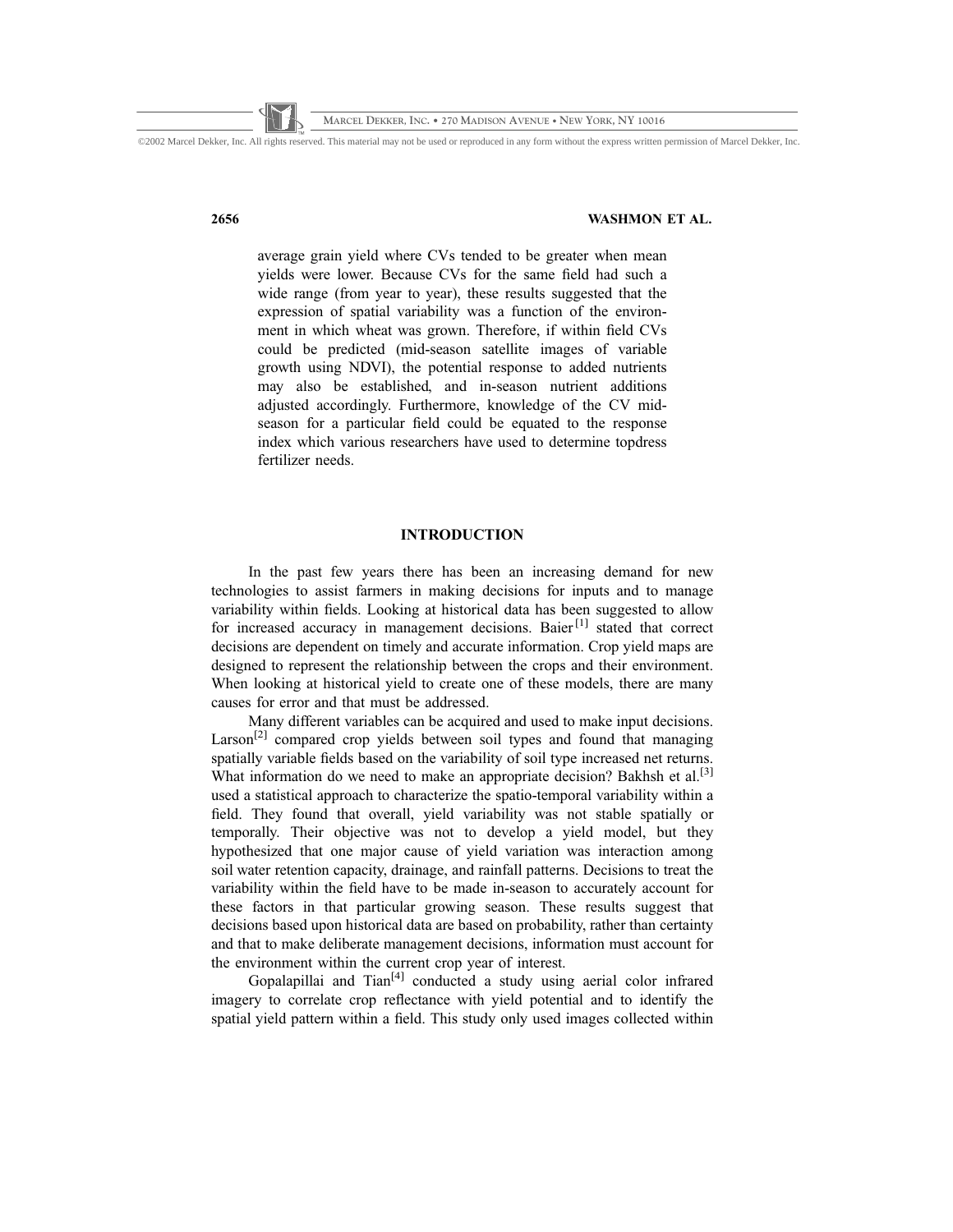©2002 Marcel Dekker, Inc. All rights reserved. This material may not be used or reproduced in any form without the express written permission of Marcel Dekker, Inc.

#### WITHIN FIELD VARIABILITY IN WHEAT 2657

the growing season investigated. The in-season yield predictions had up to 91% prediction success.

There have also been studies to show that the spatial variability that occurred in yields was based on the slope and aspect. Timlin et al.<sup>[5]</sup> studied the effect of hillslope on both spatial and temporal corn grain yield. They found that the intra-annual differences in weather patterns had the largest effect on grain yield in fields with large hillslopes. Sloped regions drained better in high rainfall years, and retained less water in drier years.

There are many proposed uses for satellite imagery in agriculture. Much historical data can be obtained from satellite image archives for past years, but the usefulness of this information is not clear. This study addresses the within-field variability that is detected from year to year using satellite imagery and the impact this information may have on use of satellite imagery.

#### MATERIALS AND METHODS

A time series of LANDSAT five Thematic Mapper (TM) scenes of northcentral Oklahoma, with radiometric and geometric corrections, spanning the period 1991 to 1999, were obtained from Earth Observation Satellites, Inc. (EOSAT). Images were georeferenced to US Geological Survey digital 7.5 min orthophoto quadrangle maps and then resampled to a Universal Transverse Mercator grid, with a 25 m pixel size, using the nearest neighbor algorithm. The TM scenes were chosen so that, insofar as possible, the satellite overpasses occurred at or near the heading stage of winter wheat in the area (mid April to early May). In some years, cloud interference forced the selection of an image slightly outside the optimum time window and in the spring of 1995, no acceptable image was available. In 1997, clouds in the only useable image obscured some of the fields.

Six cooperators were located within the scene for the study. The locations of these fields were all in north-central Oklahoma. They were located near the towns of Red Rock, Pond Creek, Tonkawa, Cherokee, and Hitchcock, OK. Each of the field boundaries was mapped using GPS and the program Field Rover (SST Development Group, Stillwater, OK). At all sites, cropping patterns were the same for each year examined. Those fields that were grazed by cattle were grazed each year during the study period. Sites where  $N$  rates, crops, grazing, and/or tillage changed from year to year were not included in this analyses. For each year's imagery, bands three and four, red and near-infrared wavelengths, were calibrated to exoatmospheric reflectance using coefficients provided by EOSAT. These reflectance values were used to calibrate the normalized difference vegetation index, which were a measure of biomass and a prediction of grain yield. Wheat yields from the Oklahoma State University Wheat Pasture Research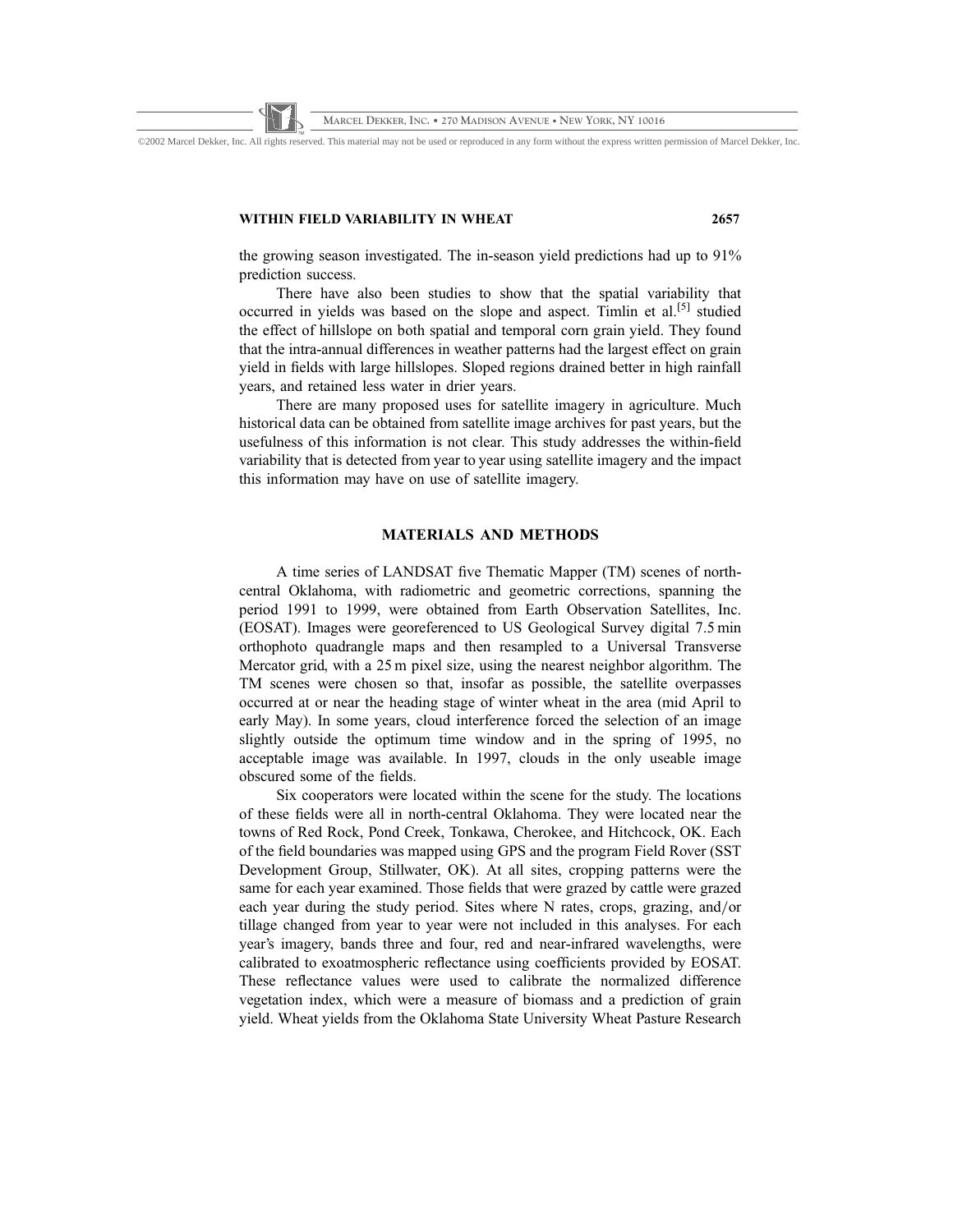©2002 Marcel Dekker, Inc. All rights reserved. This material may not be used or reproduced in any form without the express written permission of Marcel Dekker, Inc.

#### 2658 WASHMON ET AL.

Unit (which is within the bounds of the satellite image) were compared to the NDVI values and a relationship between NDVI and yield derived. A yield prediction equation was developed to estimate wheat yield of each of the cooperator fields. As a result, yield data was obtained for each  $25 \text{ m} \times 25 \text{ m}$  area in each field.

Farmer cooperators' measured average yields were used to calculate the error in yield prediction for the respective fields. From 1991 to 1999, excluding years with unusable images, the yields for four of the fields were calculated using satellite imagery, and these yields were normalized based on the field average. This normalization was crucial for across year comparisons due to the error created by not having satellite images at the same stage of growth for every year. By not having the images at the same growth stages, normalizing the values by the field averages allowed comparisons to be made among years. The values compared were normalized yields, which represented relative yields of each field element compared to the average yield of the entire field for each respective year. Temporal and spatial variability appeared to be random.

Average yields for all possible combinations of years were calculated, e.g., combinations of 2, 3, 4, 5, and 6 years. Averages were by field element. There were 120 combinations of years, and all combinations were used for error analysis. Each average of two or more years was used as a predictor of all years' yield not used in the calculation of the average value. The error prediction based on the actual value was then calculated for each individual field element. These errors were then averaged across the entire field and the standard deviations were calculated for each prediction combination.

#### RESULTS AND DISCUSSION

Coefficients of variation (CV) ranged between 16–38, 11–25, 7–17, 11–25, 10–18, and 18–31, at Red Rock, Pond Creek East, Pond Creek West, Tonkawa, Cherokee, and Hitchcock, respectively (Table 1). At each of these sites, the range in CVs almost doubled between the low to high values. A range of CVs this wide from the same fields, where yield data was collected in consecutive years, suggests two things. First, it says that the spatial variability was a function of the environment in which wheat was grown. In other words, the expression of spatial variability depended on the climatic conditions for the year in which the wheat was grown. This assumes that management did not vary from year to year (for a specific location), which was true for each site. The only thing that changed from year to year was climate, planting date, harvest date and possibly wheat variety.

Secondly, the wide range in CVs for wheat grain yield at each site implied that homogeneity in yield changed greatly from year to year. This raises the question, how could a field that was managed the same, fertilized the same, and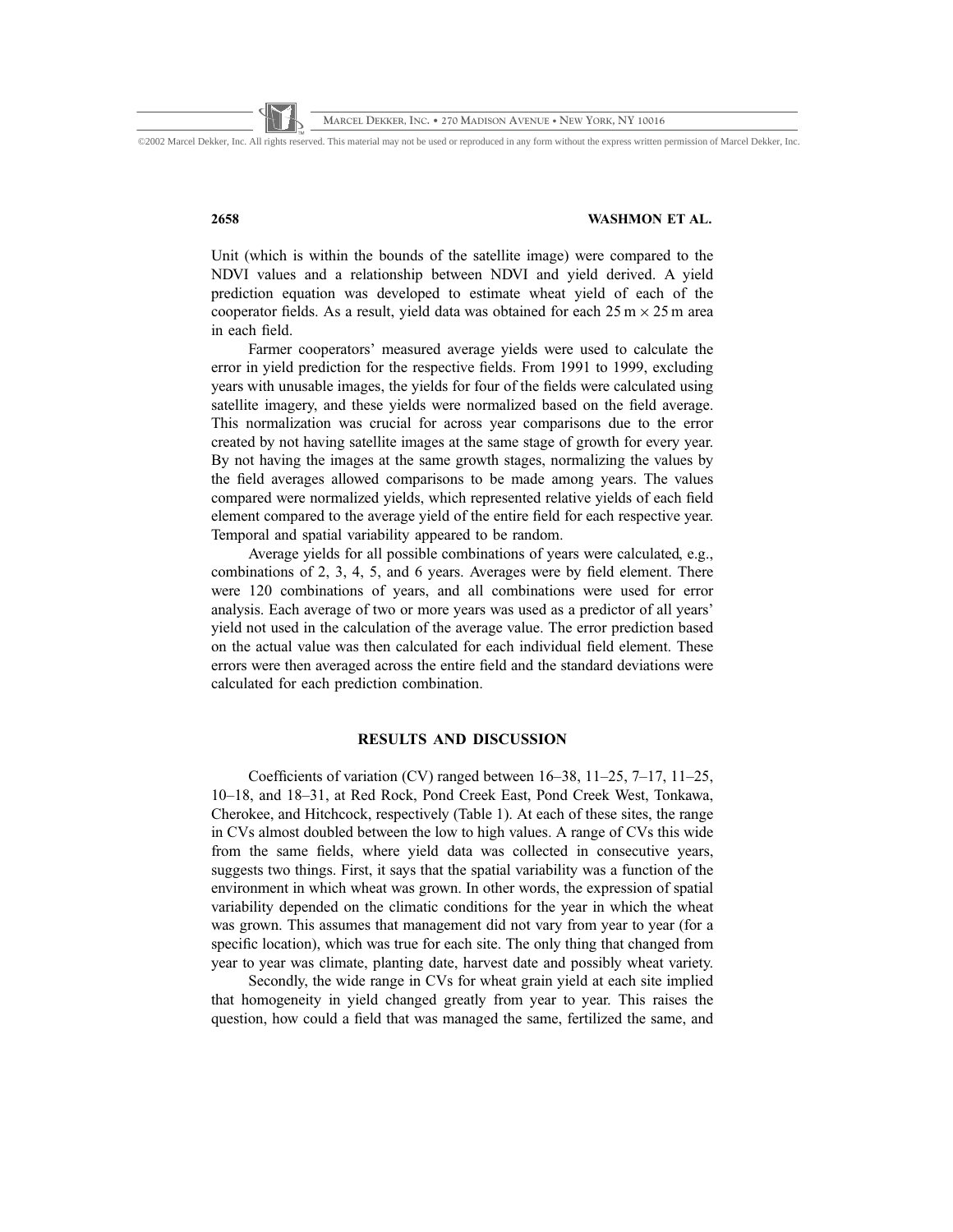©2002 Marcel Dekker, Inc. All rights reserved. This material may not be used or reproduced in any form without the express written permission of Marcel Dekker, Inc.

### WITHIN FIELD VARIABILITY IN WHEAT 2659

Table 1. Wheat Grain Yield Data Estimated Using NDVI Collected from LANDSAT<sup>a</sup>

|                       | Year |      |      |      |      |      |      |      |  |
|-----------------------|------|------|------|------|------|------|------|------|--|
|                       | 1991 | 1992 | 1993 | 1994 | 1996 | 1997 | 1998 | 1999 |  |
| Location red rock     |      |      |      |      |      |      |      |      |  |
| Minimum               | 1.4  | 0.67 | 1.27 | 1.53 | 0.62 | 0.82 | 2.09 | 1.69 |  |
| Maximum               | 3.98 | 1.99 | 3.31 | 4.39 | 2.94 | 3.62 | 4.18 | 4.37 |  |
| Mean                  | 2.64 | 1.08 | 2.17 | 2.93 | 1.17 | 1.88 | 3.01 | 3.36 |  |
| Median                | 2.72 | 1.01 | 2.18 | 2.93 | 1.07 | 1.75 | 2.97 | 3.45 |  |
| Standard<br>deviation | 0.55 | 0.25 | 0.38 | 0.6  | 0.45 | 0.63 | 0.47 | 0.52 |  |
| <b>CV</b>             | 21   | 23   | 17   | 20   | 38   | 34   | 15   | 15   |  |
| Pond creek east       |      |      |      |      |      |      |      |      |  |
| Minimum               | 0.91 | 0.83 | 2.54 | 0.63 | 0.98 |      | 2.54 | 2.49 |  |
| Maximum               | 2.67 | 1.67 | 4.93 | 4.64 | 2.8  |      | 5.02 | 4.7  |  |
| Mean                  | 1.78 | 1.18 | 3.89 | 3.67 | 2.03 |      | 4.09 | 3.85 |  |
| Median                | 1.79 | 1.18 | 3.92 | 3.96 | 2.05 |      | 4.14 | 3.92 |  |
| Standard<br>deviation | 0.45 | 0.14 | 0.51 | 0.81 | 0.39 |      | 0.46 | 0.44 |  |
| <b>CV</b>             | 25   | 12   | 13   | 22   | 17   |      | 11   | 11   |  |
| Pond creek west       |      |      |      |      |      |      |      |      |  |
| Minimum               | 1.24 | 1.3  | 1.5  | 1.49 | 0.68 |      | 2.22 | 2.07 |  |
| Maximum               | 2.58 | 2.07 | 4.71 | 3.97 | 2.3  |      | 4.9  | 4.93 |  |
| Mean                  | 1.84 | 1.71 | 3.65 | 3.26 | 1.64 |      | 3.94 | 3.65 |  |
| Median                | 1.81 | 1.7  | 3.78 | 3.34 | 1.69 |      | 4.03 | 3.66 |  |
| Standard              | 0.27 | 0.13 | 0.59 | 0.4  | 0.27 |      | 0.48 | 0.59 |  |
| deviation             |      |      |      |      |      |      |      |      |  |
| <b>CV</b>             | 15   | 7    | 16   | 12   | 16   |      | 12   | 16   |  |
| Tonkawa               |      |      |      |      |      |      |      |      |  |
| Minimum               | 0.29 | 0.74 |      | 1.51 | 1.12 | 2.13 |      | 1.13 |  |
| Maximum               | 1.04 | 2.41 |      | 4.06 | 2.44 | 4.38 |      | 2.53 |  |
| Mean                  | 0.5  | 1.52 |      | 3.02 | 1.83 | 3.42 |      | 1.72 |  |
| Median                | 0.47 | 1.45 |      | 3.09 | 1.86 | 3.45 |      | 1.67 |  |
| Standard<br>deviation | 0.13 | 0.27 |      | 0.42 | 0.23 | 0.37 |      | 0.27 |  |
| <b>CV</b>             | 25   | 17   |      | 14   | 13   | 11   |      | 16   |  |
| Cherokee              |      |      |      |      |      |      |      |      |  |
| Minimum               | 1.35 |      | 1.89 | 1.53 | 1.35 | 0.83 | 1.33 | 1.32 |  |
| Maximum               | 3.78 |      | 4.63 | 2.8  | 3.05 | 3.3  | 4.76 | 4.57 |  |
| Mean                  | 2.49 |      | 3.69 | 2.16 | 2.43 | 2.38 | 3.91 | 3.39 |  |

(continued )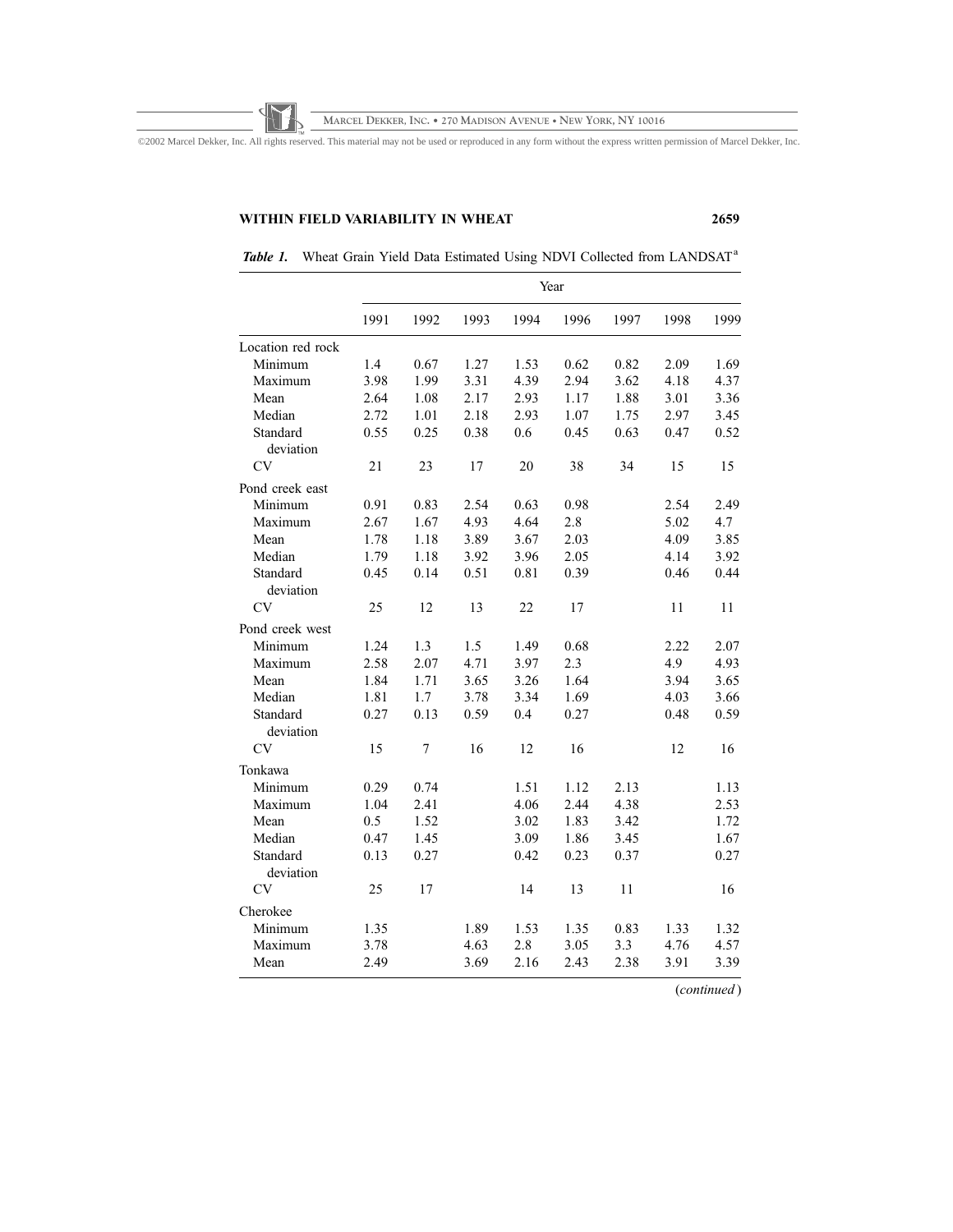©2002 Marcel Dekker, Inc. All rights reserved. This material may not be used or reproduced in any form without the express written permission of Marcel Dekker, Inc.

#### 2660 WASHMON ET AL.

|                       | Year |      |      |      |      |      |      |      |  |  |  |
|-----------------------|------|------|------|------|------|------|------|------|--|--|--|
|                       | 1991 | 1992 | 1993 | 1994 | 1996 | 1997 | 1998 | 1999 |  |  |  |
| Median                | 2.44 |      | 3.7  | 2.2  | 2.47 | 2.43 | 4.07 | 3.48 |  |  |  |
| Standard<br>deviation | 0.46 |      | 0.35 | 0.24 | 0.28 | 0.33 | 0.55 | 0.57 |  |  |  |
| CV                    | 18   |      | 10   | 11   | 12   | 14   | 14   | 17   |  |  |  |
| <b>Hitchcock</b>      |      |      |      |      |      |      |      |      |  |  |  |
| Minimum               | 0.62 | 0.44 | 1.01 | 0.78 | 0.71 |      | 1.1  | 0.5  |  |  |  |
| Maximum               | 3.15 | 1.49 | 3.56 | 3.92 | 2.9  |      | 3.92 | 2.41 |  |  |  |
| Mean                  | 1.99 | 1.02 | 2.24 | 2.48 | 1.84 |      | 1.75 | 1.14 |  |  |  |
| Median                | 2.02 | 1.08 | 2.24 | 2.52 | 1.85 |      | 1.6  | 1.13 |  |  |  |
| Standard<br>deviation | 0.36 | 0.26 | 0.46 | 0.51 | 0.35 |      | 0.55 | 0.35 |  |  |  |
| CV                    | 18   | 26   | 20   | 21   | 17   |      | 31   | 30   |  |  |  |

Table 1. Continued

<sup>a</sup>Yield in Mg/ha.

harvested the same result in homogeneity one year and heterogeneity the next year? The wide range in CVs implied that the magnitude of the yields did not simply shift from year to year, but that pattern of yield within a field changed from year to year.

The wide range in CVs can be partly explained by the changes in average grain yield. Taylor et al.<sup>[6]</sup> reported that as the mean wheat grain yield of  $362$ published wheat field experiments increased, CVs tended to decrease. When this analysis was performed on the data for this study, the same conclusion could be made (Fig. 1), at least for lower yields.

In examining the prediction errors using historical data, it was apparent there were large differences in error based on the different combinations of years used for the prediction. As the number of years averaged for the prediction increased, the range of error decreased, but even after seven years of data was included, there was still an error range of 12 to 60% (Fig. 2). This showed that prediction errors could not be improved by averaging more years of historical data.

There are many factors that could have affected the variability in the fields from year to year, causing such a large range of CVs for each of the fields. Perhaps the most important of these is weather interaction with soil type and land aspect. Weather interacts in a complex way with topography and soil class to affect crop yields because of the relationships between soil relief, root growth, water retention, and nitrogen mineralization. Other factors that could affect variability are fertilizer nutrients, pH, and tillage.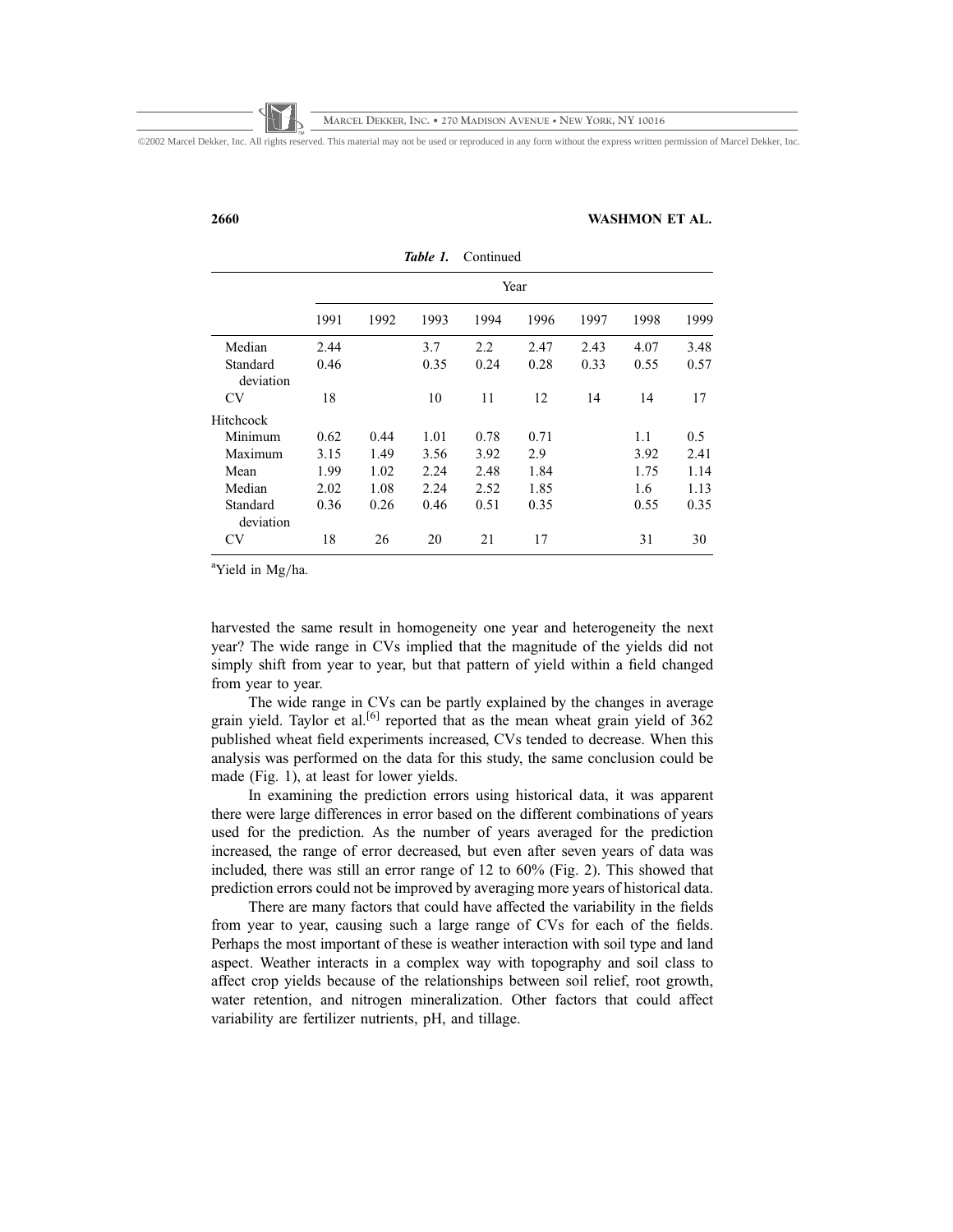©2002 Marcel Dekker, Inc. All rights reserved. This material may not be used or reproduced in any form without the express written permission of Marcel Dekker, Inc. **MARCEL DEKKER, INC. • 270 MADISON AVENUE • NEW YORK, NY 10016**



Figure 1. Relationship between the CV present within a field and average yield for six fields from 1991 to 1999.

What does this mean for Precision Agriculture? If the predicted yield CVof a field ranges between 16 and 38%, precision agricultural technologies will have to be weather and site specific. For example, if we knew that the range of obtainable yields was 2000 to 3000 kg/ha in one year, and 2500 to 5500 kg/ha in an ensuing year, and that the distribution of that variability was spatial in nature, then management decisions relative to inputs could be drastically different from



Figure 2. Error in prediction of yield as a function of the number of years used for prediction, six locations, 1991 to 1999.